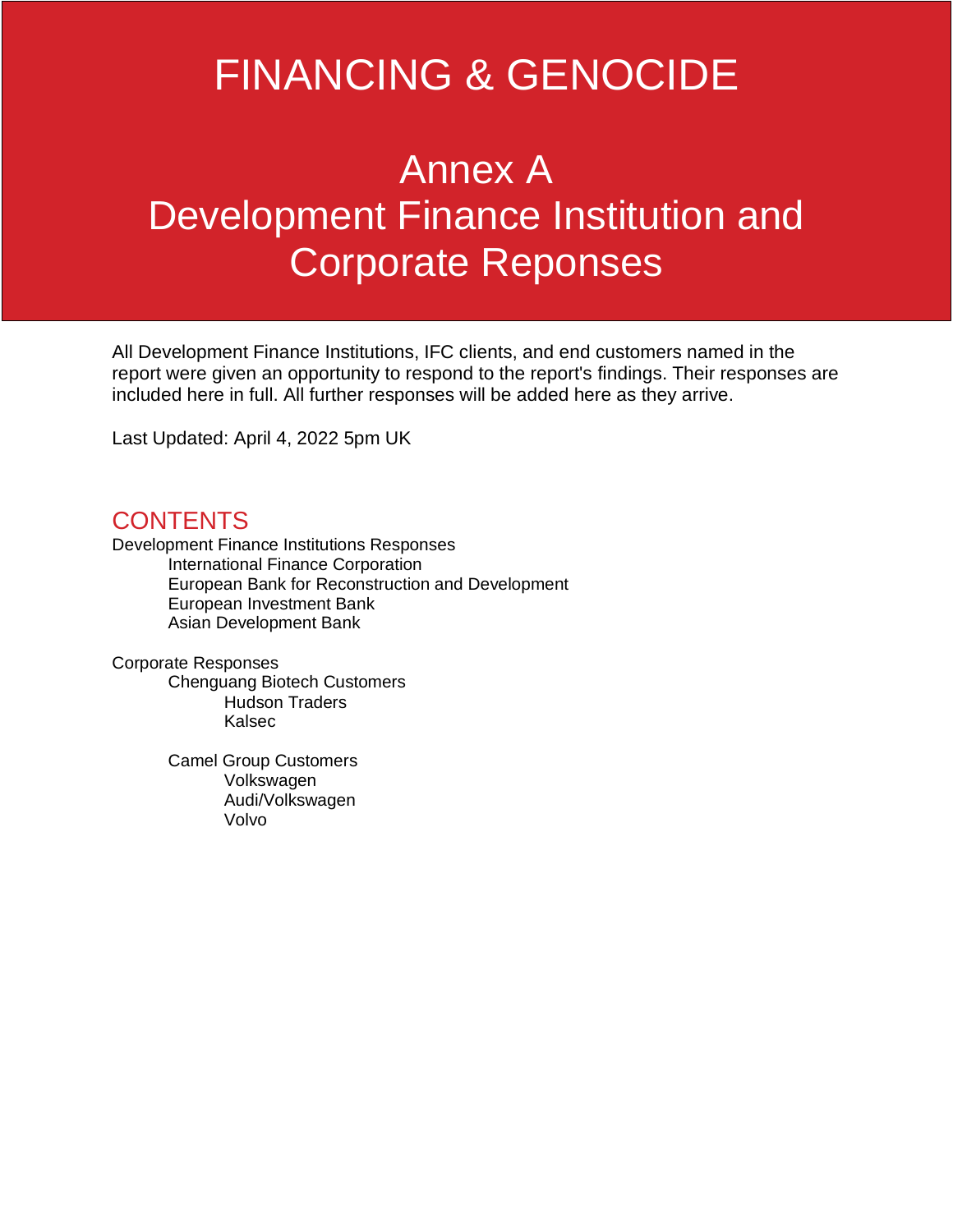# DEVELOPMENT FINANCE INSTITUTION RESPONSES

#### **International Finance Corporation February 4, 2022**

Dear Kendyl et al,

The following is IFC's response to your draft report sent to us on January 28, 2022:

Thank you for sharing this information with us. We are aware of troubling allegations of forced labor and poor treatment of the Uyghur people, and we take these concerns very seriously. IFC does not condone or tolerate discrimination or the use of forced labor.

We note that the window you provided for IFC's review and response to your draft report gave us extremely short notice and falls over the Lunar New Year, a culturally important holiday in China during which our clients and staff are on leave and away from their offices. We also note that much of the background information and additional context we provided previously regarding the issues you raised is not reflected accurately in your report. We will therefore focus here on a few key points.

IFC has invested in projects in China, including the ones named in your report, to help the country address some of its development challenges, notably the transition to more environmentally sustainable growth and the reduction of inequality. Our priority sectors include providing affordable healthcare to less developed areas in China, helping to develop a robust recycling sector to efficiently use scarce resources, and giving farmers access to more stable and enhanced income. Our work is driven by the core principle of inclusion, with special consideration for the protection of vulnerable people and communities.

IFC conducts due diligence on the companies we work with to assess their capacity to meet all of our standards and operate in good conduct. We evaluate our potential investments for environmental and social risks, including standards on fair labor practices, working conditions, health and safety. We help improve our clients' E&S risk management practices during the course of our investments – through capacity building efforts and binding action plans. We do this in China as we would in any other country.

The projects mentioned in your report were all started before Covid restrictions, so we were able to perform our standard pre-investment appraisals. However, we agree that in recent years, accessing projects on the ground has been difficult. We performed site-visits where possible and supplemented them with virtual supervision as best we could, including gathering payroll documents, employment contracts and other evidence of fair labor practices from our clients. We have increased resources for supervision, recognizing the need to ensure our clients have the capacity to adhere to our standards.

As you point out, our Performance Standards, which set the environmental and social terms under which we make investments, are considered a model for banks and investors working in development finance worldwide. They are robust, include protections for workers, communities, and the environment, and expressly prohibit discrimination and the use of forced labor. However, contrary to the assertion in your report, IFC's Performance Standards *are* contractually binding and embedded in the financing and investment agreements.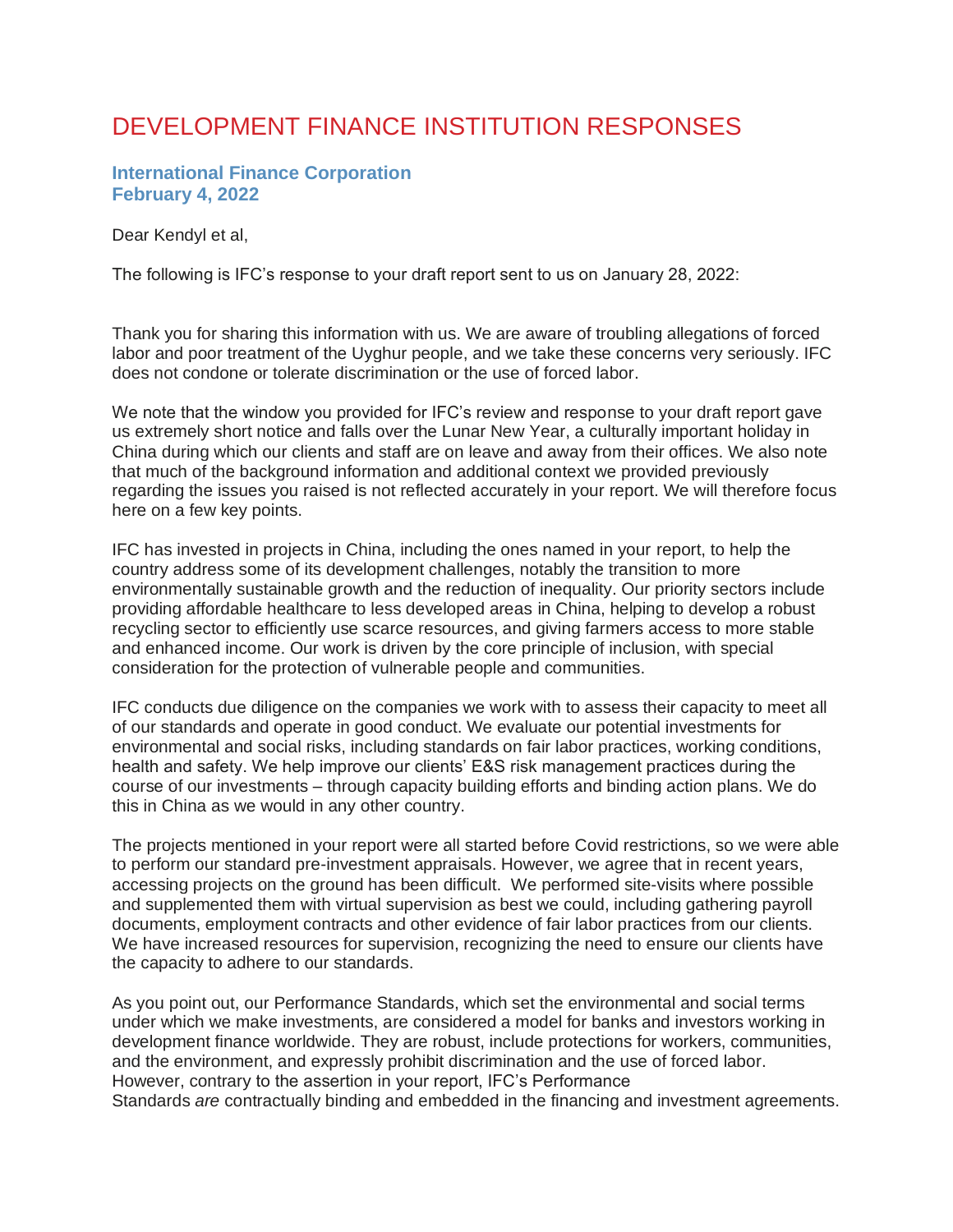In most cases, IFC also sets clear, legal boundaries around the use of proceeds from our investments.

In situations where it is required, IFC does context-specific assessments of environmental and social risks. Sensitive to those risks as well as difficulties around travel, we have not made any investments in the Xinjiang region in the last two years. In fact, we recently exited one of our investments because the client planned to acquire a company with operations in Xinjiang and we could not undertake thorough due diligence. We have also turned down a number of new investment proposals because we were not able to verify whether the project met our standards.

We thank you for this information and hope that you will continue to share your insights with us – as we seek to verify and address any allegations of discrimination or use of forced labor with our clients.

Sincerely,

Randall Riopelle IFC Country Manager, China, Mongolia and Korea

[Note: IFC received a full advance draft of the report, and edits were incorporated to reflect this response and its concerns before the final publication.]

**\_\_\_\_\_\_\_\_\_\_\_\_\_\_\_\_\_\_\_\_**

### **European Bank for Reconstruction and Development February 1, 2022**

Dear Laura Murphy,

Thank you for your message. The European Bank for Reconstruction and Development (EBRD) does not invests in Xinjiang Uygur Autonomous Region (XUAR). You can see the full list of EBRD's countries of operations below. <https://www.ebrd.com/where-we-are.html> Wishing you a successful and impactful reporting period.

Kind regards,

**Civil Society Engagement** European Bank for Reconstruction and Development

**March 8, 2022 in response to a request regarding information about sub-contracts related to the Uyghur Region** Dear Kendyl,

Hope this message finds you well and you had a good launch period for your report.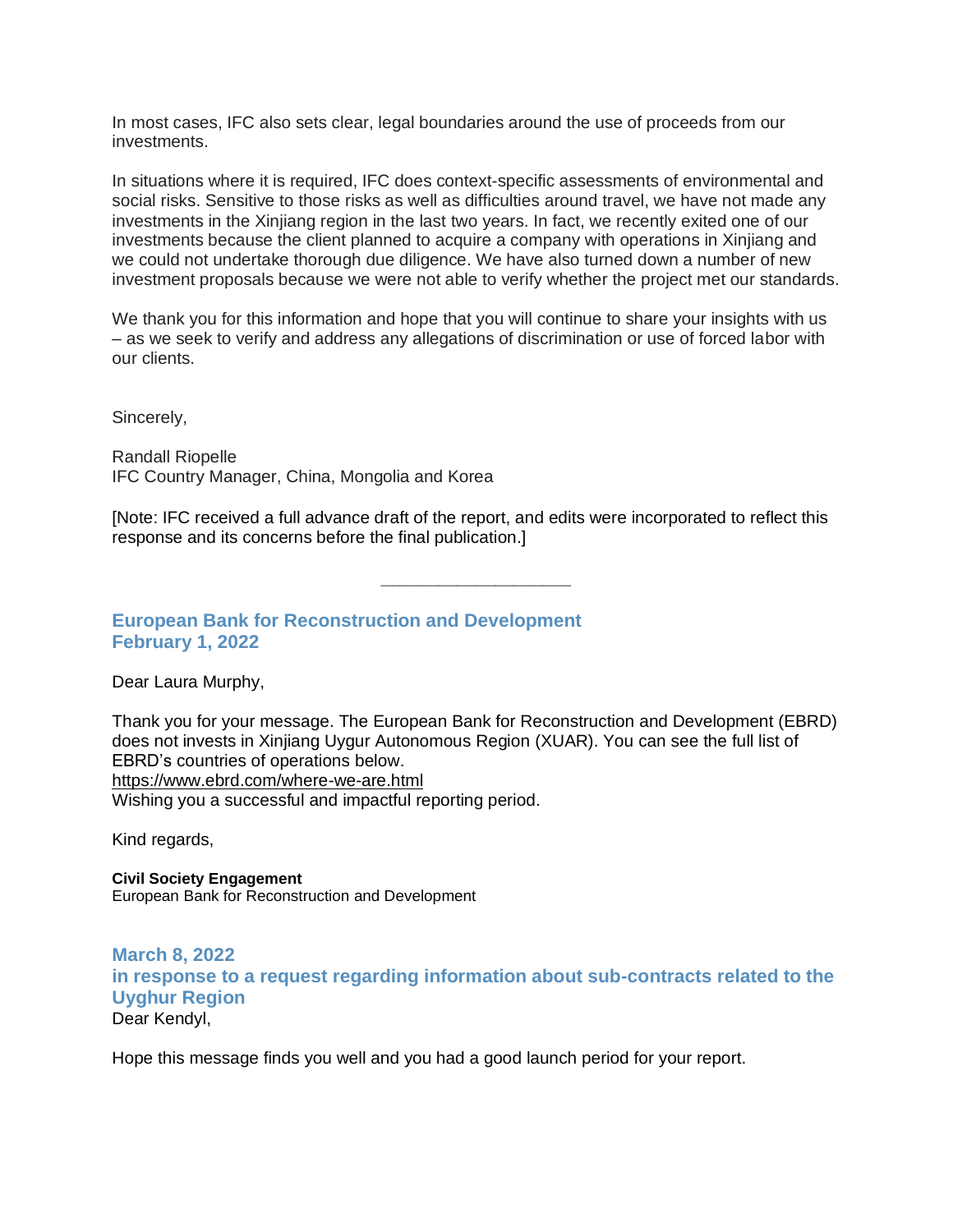Thank you for your patience and understanding. It took more than expected to check all EBRD procurement systems in order to respond to you as accurate as possible. Now, we are pleased to confirm that there are not any consultants, contractors and/or subcontractors registered to EBRD's procurement system in any of the major cities in Uyghur Autonomous Region.

Wishing you and the whole world peace and prosperity.

Civil Society Engagement Unit European Bank for Reconstruction and Development One Exchange Square, London EC2A 2JN Email: [cso@ebrd.com](mailto:cso@ebrd.com) Web: [www.ebrd.com](http://www.ebrd.com/) Visit our website, sign up to our email alerts and follow us on social media to get the latest updates.

**\_\_\_\_\_\_\_\_\_\_\_\_\_\_\_\_\_\_\_\_**

**European Investment Bank February 3, 2022**

Dear Mrs Murphy,

We refer to your message of 28 January 2022 to the European Investment Bank (EIB) requesting information on companies or projects the EIB has funded in the Xinjiang Uyghur Autonomous Region (XUAR) or that sub-contracts in the XUAR in the last 10 years, as well as the status of those funds at this time.

We thank you for consulting the EIB and would first like to clarify that EIB operations are projectbased and as such, do not concern the "funding of companies".

The CCCFL II-Urumqi Building Efficiency, a sub-project under the China Climate Change Framework Loan II concerning the thermal refurbishment of existing buildings in the city of Urumqi <sup>[1]</sup>, is the only operation initially considered by the EIB in the XUAR. However, the project was subsequently cancelled, so the EIB has not provided any financing in the region.

Moreover, the EIB has no plans to consider any other operation in the XUAR at this stage.

We hope you find this information useful, and remain at your disposal should you need any further clarifications. With kind regards,

EUROPEAN INVESTMENT BANK

Juan Manuel Sterlin Balenciaga Deputy Head of Division

Olivia Saunders Senior Civil Society Officer

Civil Society Division Corporate Responsibility Department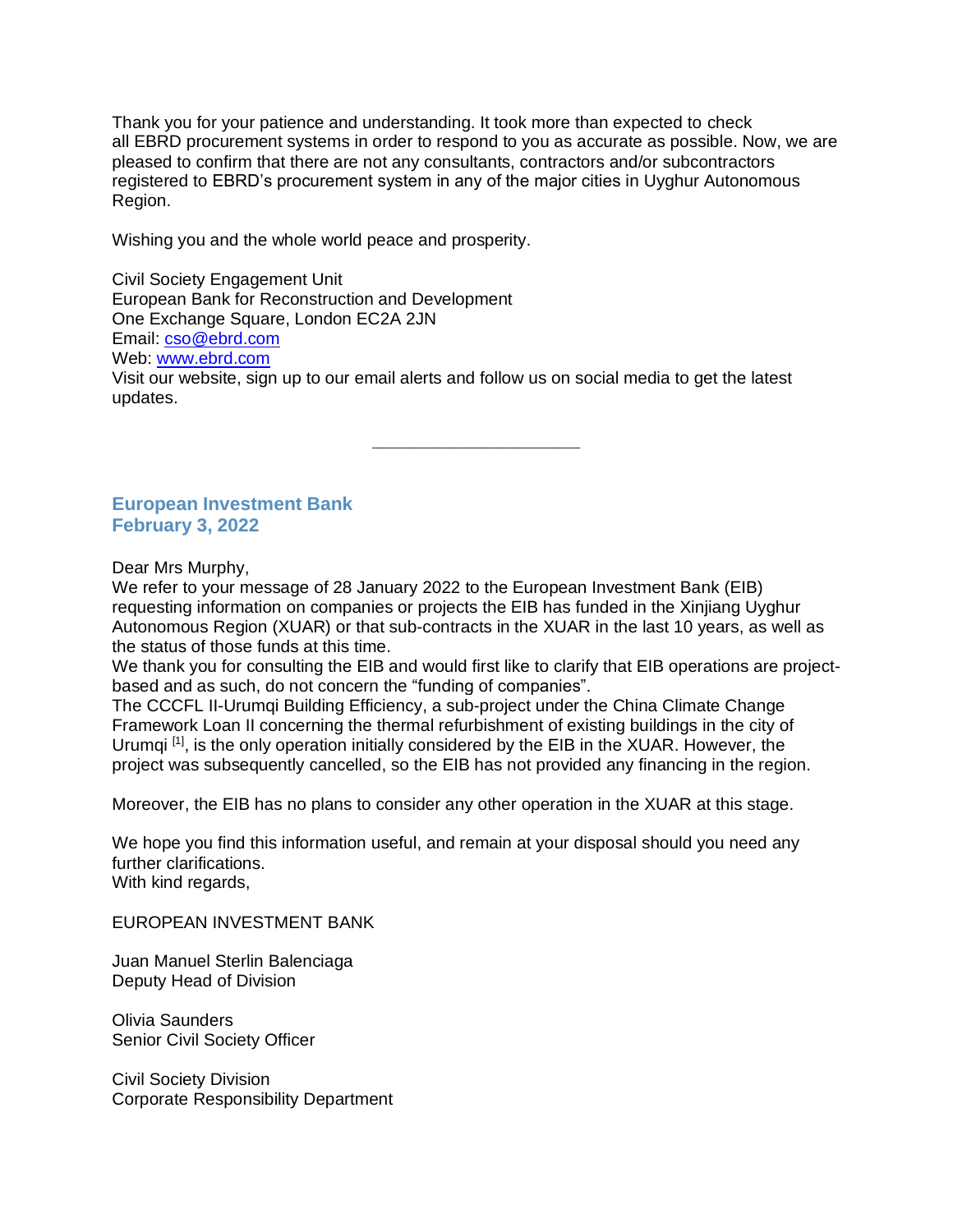#### Secretariat General

[1] <https://www.eib.org/en/projects/pipelines/all/20140060>

**February 8, 2022 in response to a request for dates and reasons for cancelling the sub-project**

Dear Mrs Murphy, Dear Kendyl,

Thank you for your follow up e-mails.

During the implementation, the EIB was informed that a large majority of the buildings initially proposed to the Bank had been refurbished with domestic funds instead of using the EIB loan and were therefore withdrawn from the project scope. As there were only very few buildings available for consideration the sub-project was cancelled in September 2021. The status has now been updated in the EIB website, this was merely a delay in changing the display.

Further, we would like to take the opportunity to make a correction in our previous answer and to add some complementary information. The Bank in fact made a first disbursement to this sub-project in 2015 for EUR 8 million (of the total loan agreement of EUR 40m). These funds will be now pre-payed.

As a result to the human rights situation in the region and the concerns of the EU in this respect, the EIB enhanced its monitoring of the sub-project, with support from specialized human rights and labour consultants.

**\_\_\_\_\_\_\_\_\_\_\_\_\_\_\_\_\_\_\_\_**

With kind regards,

EUROPEAN INVESTMENT BANK

Juan Manuel Sterlin Balenciaga Deputy Head of Division

Olivia Saunders Senior Civil Society Officer

Civil Society Division Corporate Responsibility Department Secretariat General

#### **February 8, 2022**

Apologies but there was a mistake in my previous message The disbursement took place in 2019, and not 2015. Sorry for the inconvenience! **Regards** Juan M.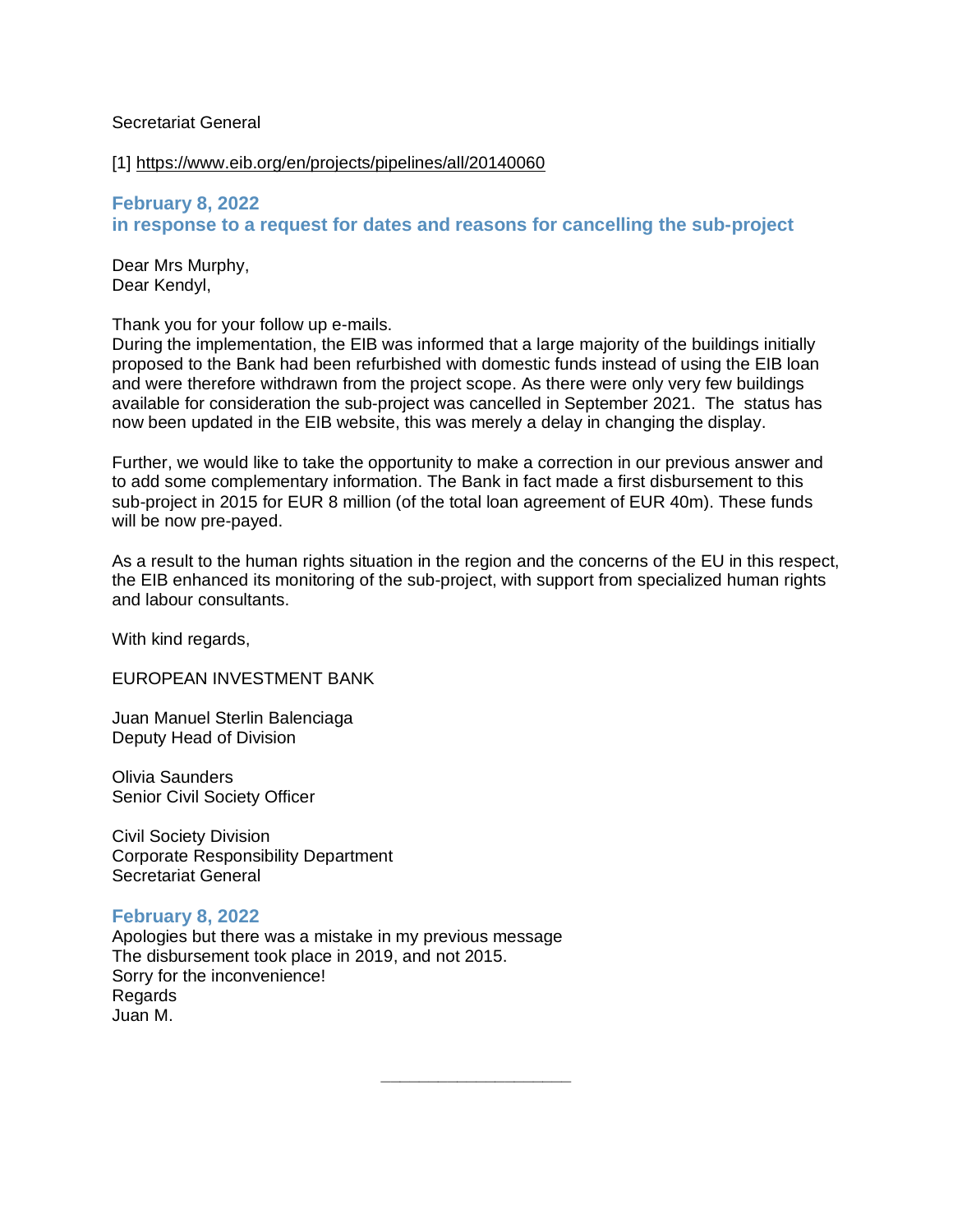#### **ASIAN DEVELOPMENT BANK February 8, 2022**

Dear Laura

I hope the info below is of help to you.

Regards

 $\Box$ 

Graham Dwyer Principal Communications Specialist Asian Development Bank Manila, Philippines

*Inquiry 1. We are seeking comment from the Asian Development Bank regarding its financing in the XUAR. Would you please identify any companies or projects ADB has funded in the XUAR or that subcontract in the last 10 years, as well as the status of those funds at this time?*

**Response.** Over the last 10 years, ADB has funded 4 sovereign projects in XUAR. Two projects have been closed and two are ongoing. The respective project profiles (weblinks) and status have been summarized in the table below.

| Project<br>No.         | <b>Project Name</b>                                                                                                              | Year<br>Approved | <b>Loan Amount</b><br>\$ million | <b>Implementation status</b> |
|------------------------|----------------------------------------------------------------------------------------------------------------------------------|------------------|----------------------------------|------------------------------|
| $3017 -$<br><b>PRC</b> | Xinjiang Integrated Urban Development<br>(https://www.adb.org/projects/45508-002/main)                                           | Aug. 2013        | \$200.0                          | Jun. 2021<br>(Closed)        |
| 3262-<br><b>PRC</b>    | Xinjiang Akesu Integrated Urban Development &<br><b>Environment Improvement</b><br>(https://www.adb.org/projects/46049-002/main) | Jun. 2015        | \$150.0                          | Apr. 2021<br>(Closed)        |
| 3263-<br><b>PRC</b>    | Xinjiang Tacheng Border Cities and Counties<br>Development<br>(https://www.adb.org/projects/46063-002/main)                      | Jun. 2015        | \$150.0                          | Jun. 2022<br>(Active)        |
| 3568-<br><b>PRC</b>    | Xinjiang Changji Integrated Urban-Rural Infrastructure<br>Demonstration<br>(https://www.adb.org/projects/49029-002/main#project) | Sep. 2017        | \$150.0                          | Sep. 2023<br>(Active)        |

#### **ADB projects in XUAR from 2013-2022** (as of 31 January 2022)

*Inquiry 2. Would you please indicate any assessments of Performance Standards or other ESG risk that* your institution has conducted in regard to these investments since the crisis in the XUAR emerged in 2016?

**Response.** ADB's involvement in projects requires the project executing agencies to comply with ADB policies on procurement as well as environmental and social safeguards. Ethnic minority development plans (EMDPs) were prepared for each project (accessible in the project links in the table above). These plans assess project impacts in a culturally appropriate and gender-sensitive manner to ensure ethnic minorities benefit equally from a project, are fully included in project communication and implementation, and are able to voice their concerns and needs.

These plans have been monitored closely during project implementation to ensure compliance with ADB's indigenous peoples, social, and environmental safeguards, as required under the ADB Safeguard Policy Statement (2009). All project missions have reviewed EMDP implementation progress by visiting project sites and interviewing local ethnic minority people. Physical review missions were carried out by ADB staff in November and December 2019 for the four ADB funded projects, and virtual reviews (as COVID-19 travel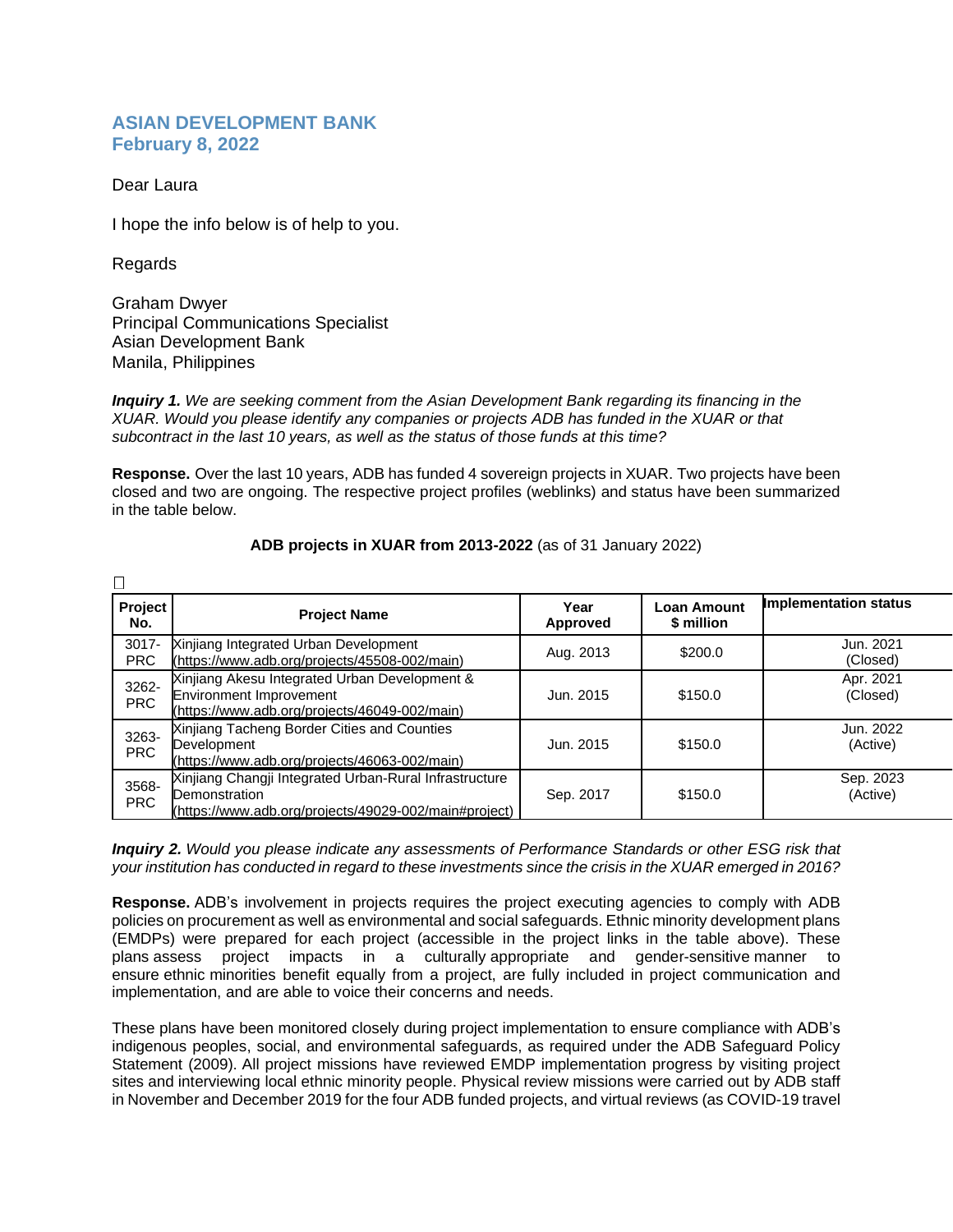restrictions did not allow physical visits) in October 2021 and November 2021 for the two ongoing projects in XUAR.

#### **February 9, 2022 In response to a request to provide reason projects were closed early**

#### Dear Kendyl

The two projects were closed since they were completed. Please refer to the previous correspondence where we have provided the project links for more information.

Best regards

Graham

### **February 15, 2022 in response to a request for additional information regarding closure of the loans**

Dear Kendyl

In answer to your first question in bold, the projects are finished and closed, and loan disbursements have ended. The sovereign loans are being repaid (over 21 years plus a grace period of 5 years).

On your second point, none of ADB's private sector loans proceeds were used for any projects in Xinjiang.

Regards

Graham

**\_\_\_\_\_\_\_\_\_\_\_\_\_\_\_\_\_\_\_**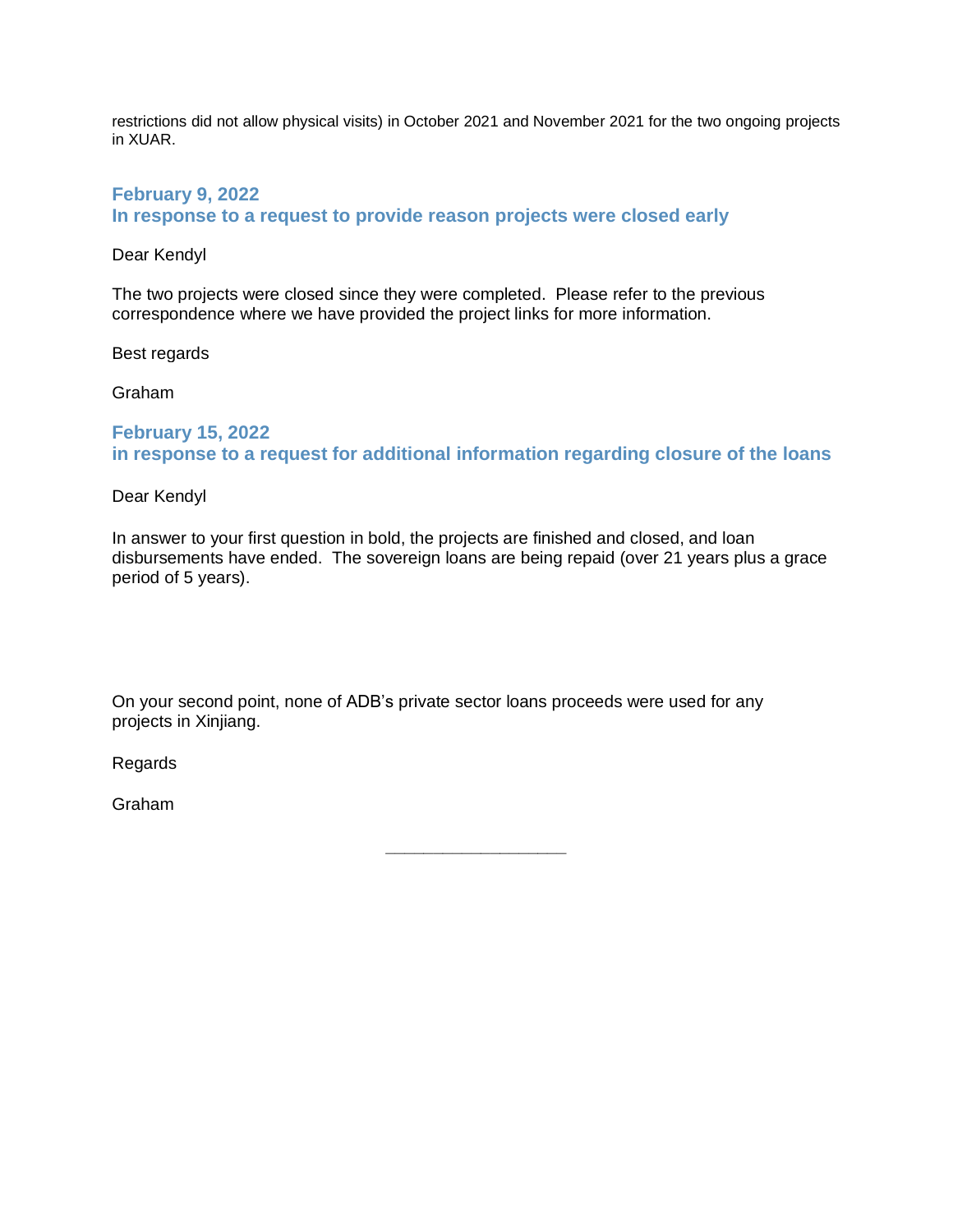# CORPORATE RESPONSES

Chenguang Biotech Customers

### **HUDSON TRADERS January 31, 2022**

Hello Professor Murphy:

We have received and reviewed your very important email.

Chenguang Biotech's (CGBT) Hebei facility, is one of many international suppliers to our company. We acknowledge and support that the US has recently memorialized in the UFLPA that deplorable human rights violations have occurred in the XUAR, China. We understand that with passage of this law, significant heightened scrutiny on imported goods sourced wholly or in part in XUAR, will be made. We intend to submit comments during the open US-CBP public comment period, requesting guidance on the scope of additional products to be added to the current WRO list.

As to our efforts to investigate allegations of forced labor in the XUAR throughout our supply chain, we have not idled. Correspondence and documentary requests began on this subject matter in earnest in 2020. CGBT has submitted to Sedex Members Ethical Trade Audits (SMETA) at their Hebei facility and more recently, a SMETA at their upstream XUAR facility. The audits we reviewed reflect no evidence of participation in a forced labor scheme at their facilities, nor up or downstream in their supply chain. The supplier has firmly and repeatedly denied any involvement in alleged forced labor or human rights violations in the XUAR to us.

To be clear, as an American company and as individuals, we will not tolerate, nor facilitate a supply chain using forced labor practices or human rights violations, whether in China or any other country in the world where we engage business. Should you have clear and conclusive evidence that CGBT is participating in a forced labor scheme or human rights violations in its supply chain to which we are currently unaware, please respond to me immediately. If it exists, we will take appropriate action to end our business relationship with CGBT. We look forward to reviewing your forthcoming report.

\_\_\_\_\_\_\_\_\_\_\_\_\_\_\_\_\_\_\_\_

Sincerely,

Justin Nadi, *President*



**KALSEC February 2, 2022**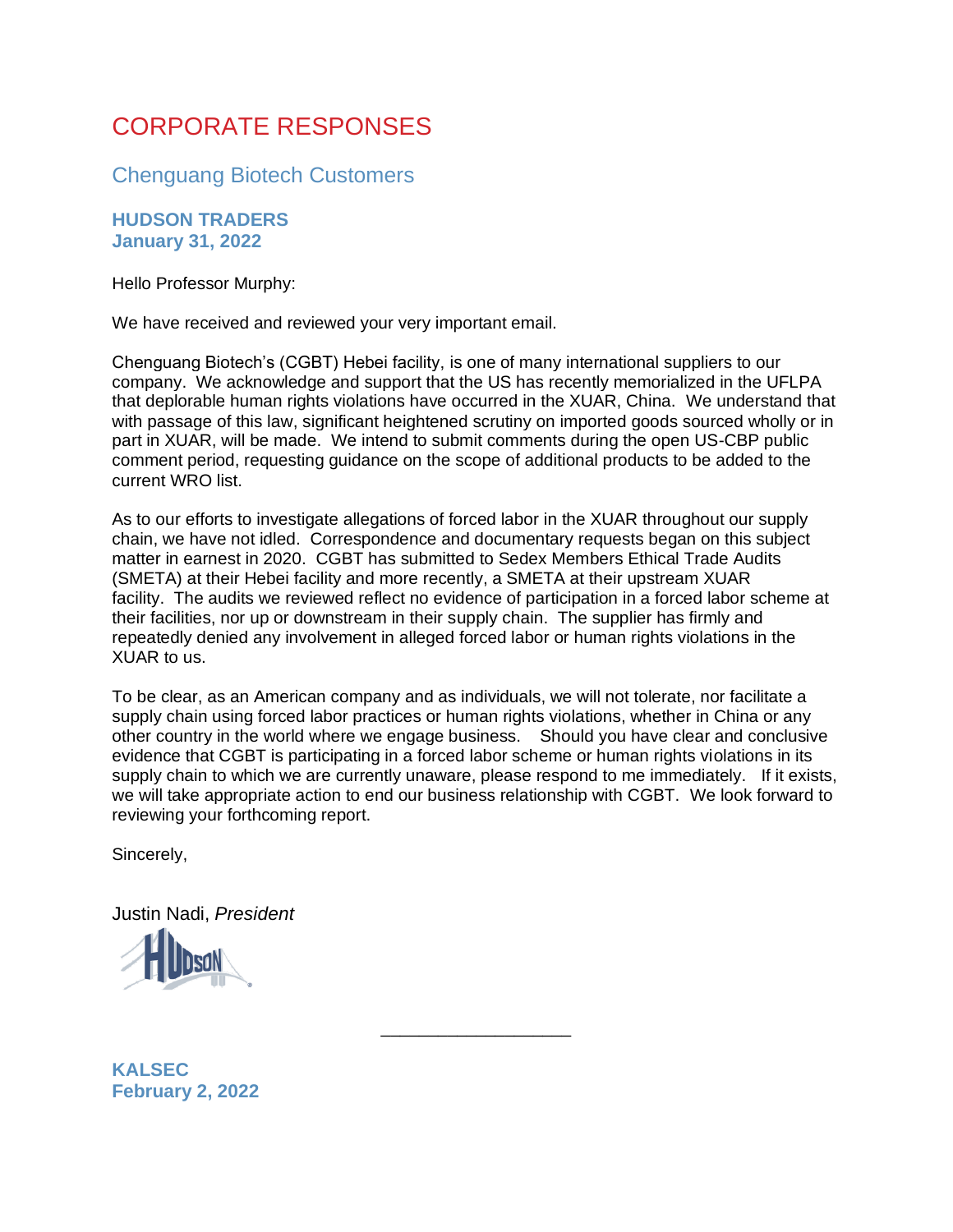## Professor Murphy,

As a certified B Corporation, we take very seriously our commitment to ethical and sustainable business practices. We hold ourselves and those we do business with to some of the highest standards of responsible sourcing and product traceability in our industry, and will not do business with any company that fails to remedy breaches to our supplier code of conduct. We also highly value and monitor the work of organizations seeking to end labor abuses and human rights violations around the world, including in the Xinjiang region of China.

Chenguang BioTech, as a Kalsec supplier, has been subject to our industry-leading Supplier Approval and Responsible Sourcing programs. Under these programs, suppliers are required to submit documentation of their labor and sourcing practices, hold onsite visits with Kalsec representatives, members of our responsible sourcing team, and participate in a SEDEX-SMETA audit commissioned through a respected third-party auditor, among other requirements. Kalsec routinely exceeds industry standards in order to ensure product traceability and responsible sourcing. For instance, we devote considerable resources to vet our suppliers' supply chains. Kalsec employees have personally visited local farms to conduct a sustainability assessment of Chenguang BioTech's supply chain, using the Farm Sustainability Assessment (FSA) tool from the Sustainable Agricultural Initiative Platform. We also personally trained Chenguang BioTech company representatives to conduct their own further sustainability assessments to ensure adherence with our supplier requirements.

We will continue to do everything we can to ensure Kalsec products are sourced responsibly, and we continue to uphold our commitments as an ethical and socially conscious business. That includes continuing to engage with our suppliers in the Xinjiang region, regulators in the United States and China, and respected experts in sustainable sourcing.

We look forward to the report and any information you can share regarding specific supplier findings and dates/location for publication.

\_\_\_\_\_\_\_\_\_\_\_\_\_\_\_\_\_\_\_\_

Regards,

Mark Staples Executive Director, Global Marketing Kalsec, Inc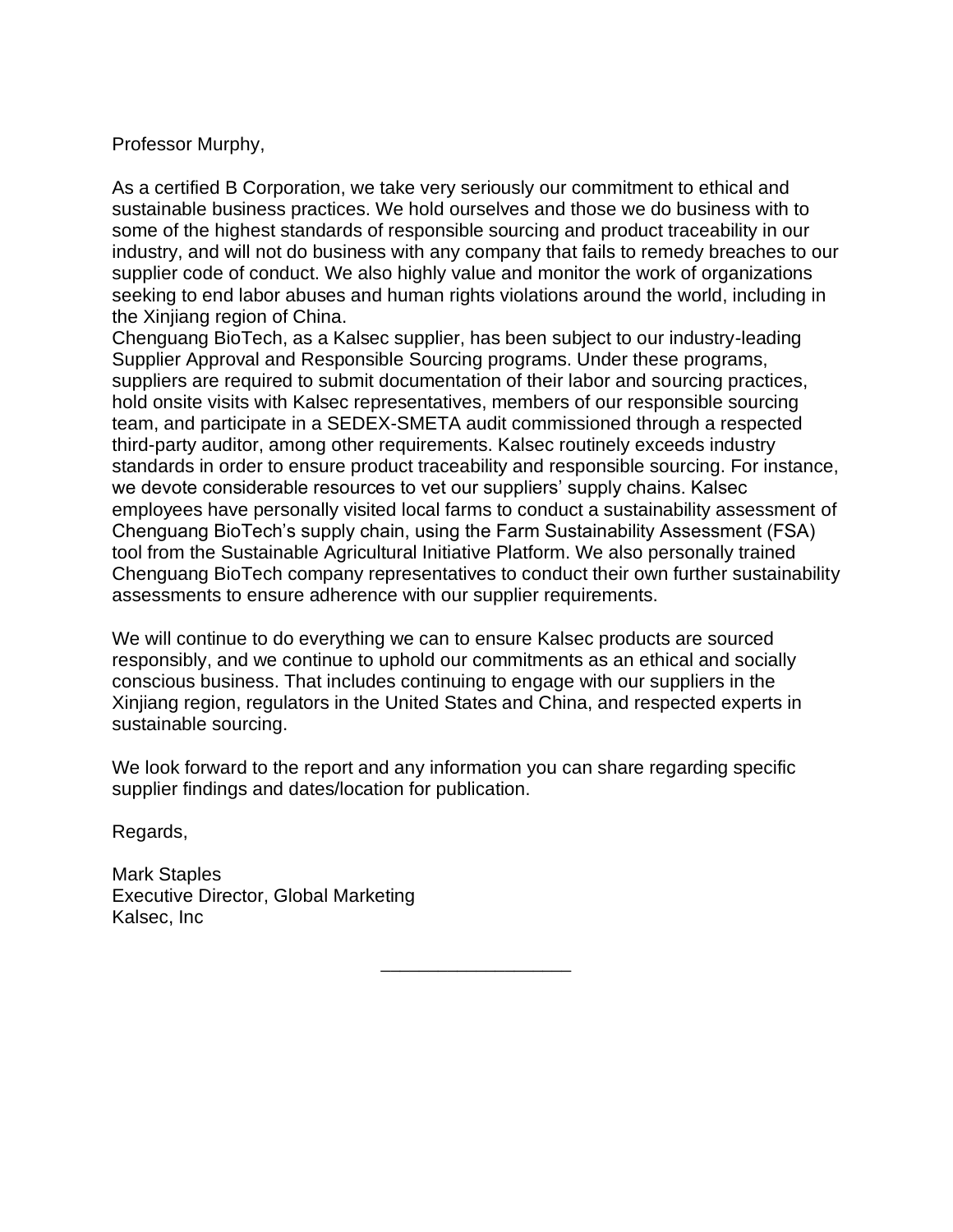# Camel Group Customers

**VOLKSWAGEN January 28, 2022**

Dear Ms. Murphy,

thanks a lot for your mail!

At Volkswagen Group, human rights, tolerance and respect for one another has a top priority. Volkswagen and its joint ventures strictly oppose any form of forced labor in our operations anywhere in the world, including China.

The general approach to "Business and Human Rights" in the Volkswagen Group are shown under this link: [https://www.volkswagenag.com/en/sustainability/business-and-human](https://www.volkswagenag.com/en/sustainability/business-and-human-rights.html)[rights.html](https://www.volkswagenag.com/en/sustainability/business-and-human-rights.html)

On our corporate website, we also dedicated an entire section on ESG – Controversies [\(https://www.volkswagenag.com/en/InvestorRelations/corporate-governance/ESG.html\)](https://www.volkswagenag.com/en/InvestorRelations/corporate-governance/ESG.html): Here you can find detailed information on the status in China as well as the response by Volkswagen AG to the Office of the High Commissioner on Human Rights regarding the situation in the Xinjiang Uyghur Autonomous Region

( [https://www.volkswagenag.com/presence/investorrelation/publications/corporate](https://www.volkswagenag.com/presence/investorrelation/publications/corporate-governance/2021/esg-controversies/2021.03.12_Letter%20UN%20Human%20Rights%20Special%20Procedures..pdf)[governance/2021/esg-](https://www.volkswagenag.com/presence/investorrelation/publications/corporate-governance/2021/esg-controversies/2021.03.12_Letter%20UN%20Human%20Rights%20Special%20Procedures..pdf)

[controversies/2021.03.12\\_Letter%20UN%20Human%20Rights%20Special%20Procedures..pdf\)](https://www.volkswagenag.com/presence/investorrelation/publications/corporate-governance/2021/esg-controversies/2021.03.12_Letter%20UN%20Human%20Rights%20Special%20Procedures..pdf)

In addition, we presented the topic of "Business and Human Rights Management" at Volkswagen AG during our last ESG conference in October 2021 [\(https://www.volkswagenag.com/presence/investorrelation/publications/presentations/2021/10/2](https://www.volkswagenag.com/presence/investorrelation/publications/presentations/2021/10/2021-10-08-VWAG-ESG-Business-Human-Rights.pdf) [021-10-08-VWAG-ESG-Business-Human-Rights.pdf\)](https://www.volkswagenag.com/presence/investorrelation/publications/presentations/2021/10/2021-10-08-VWAG-ESG-Business-Human-Rights.pdf)

With the "Code of Conduct for Business Partners" Volkswagen Group formulates the expectations for the attitude and behavior of their business partners in their business activities .[\(https://www.volkswagenag.com/presence/nachhaltigkeit/documents/policy](https://www.volkswagenag.com/presence/nachhaltigkeit/documents/policy-intern/CodeofConduct_BusinessPartners_V2020.pdf)[intern/CodeofConduct\\_BusinessPartners\\_V2020.pdf\)](https://www.volkswagenag.com/presence/nachhaltigkeit/documents/policy-intern/CodeofConduct_BusinessPartners_V2020.pdf) Here you can find the reporting options and points of contact for reporting misconduct (p.34).

Please do not hesitate to contact us if there are further aspects or information required by your side.

Best regards, **Ulrich Hauswaldt** Senior Investor Relations Officer Konzern Investor Relations (K-FTK)

**Volkswagen Aktiengesellschaft**

**February 2, 2022 in response to an email indicating that Camel Groups lists both Audi and Volkswagen as customers on its website.**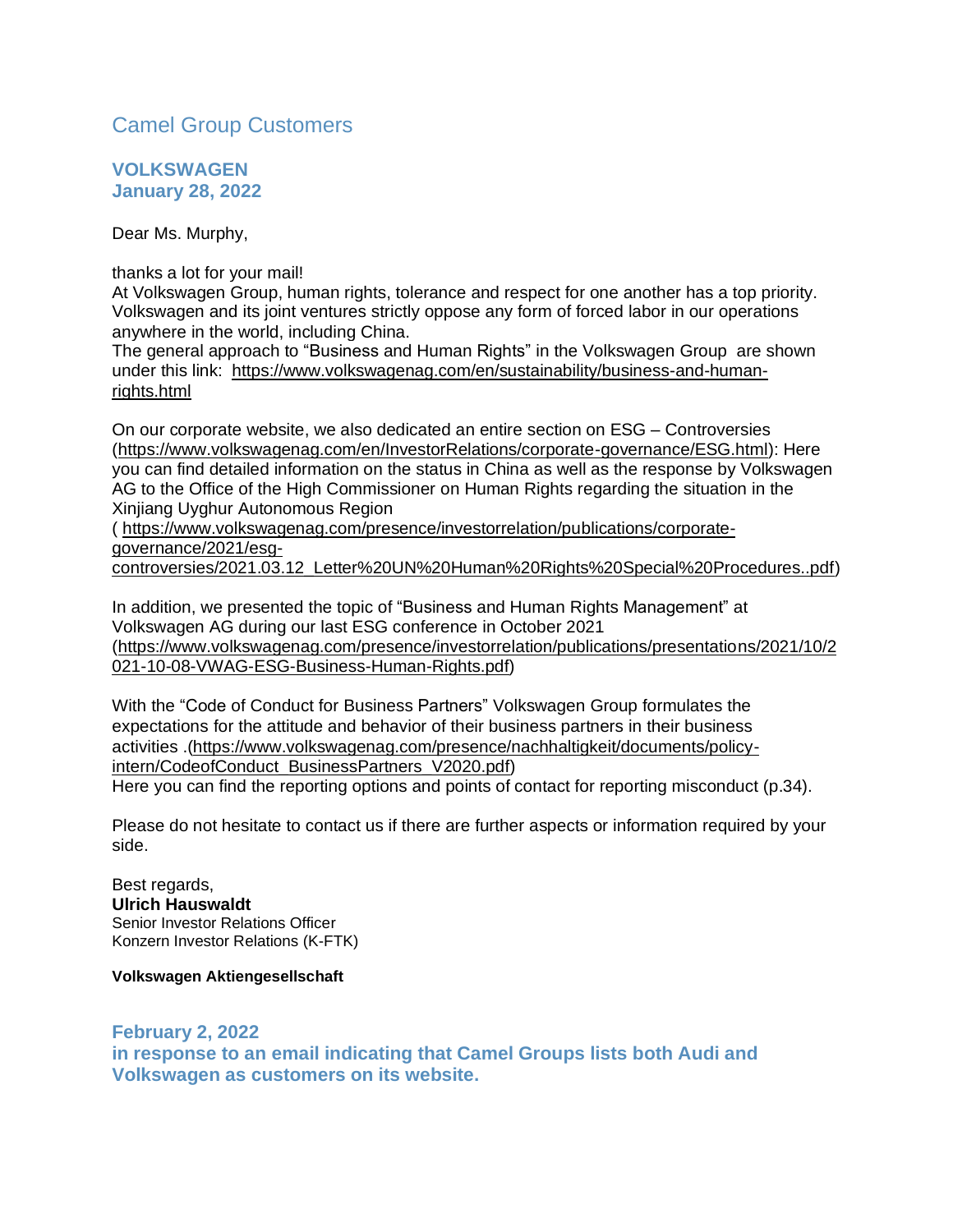### Dear Laura

Your message has been forwarded to our purchasing department experts.

Due to Chinese New Year, we don't expect an immediate response.

We'll keep you posted,

Kind regard

Alex

### **Alexander Hunger**

Senior Investor Relations Manager

Group Investor Relations, K-FTK

## **February 9, 2022**

Dear Ms. Murphy,

My name is [redacted on request of the author], and within the Volkswagen Group, I am part of the purchasing department that is in charge of sustainability management in our supply chain. Grievance mechanism and Human Rights Due Diligence is an important part of our responsibility, hence we would like to get in touch with you about your recent inquiry about the CAMEL Group.

As described in the statement sent to you by the Audi AG, we as Volkswagen Group also analyses our business relationship with the CAMEL Group. In order to fully understand the extend of the allegations raised against them, we would like to ask you for a personal meeting. Please let us know if you agree and we will arrange for a Teams meeting accordingly.

**\_\_\_\_\_\_\_\_\_\_\_\_\_\_\_\_\_\_\_\_**

Thank you very much and best regards,

Nachhaltigkeitsmanagement Konzerneinkauf (K-BG/N)

Volkswagen Aktiengesellschaft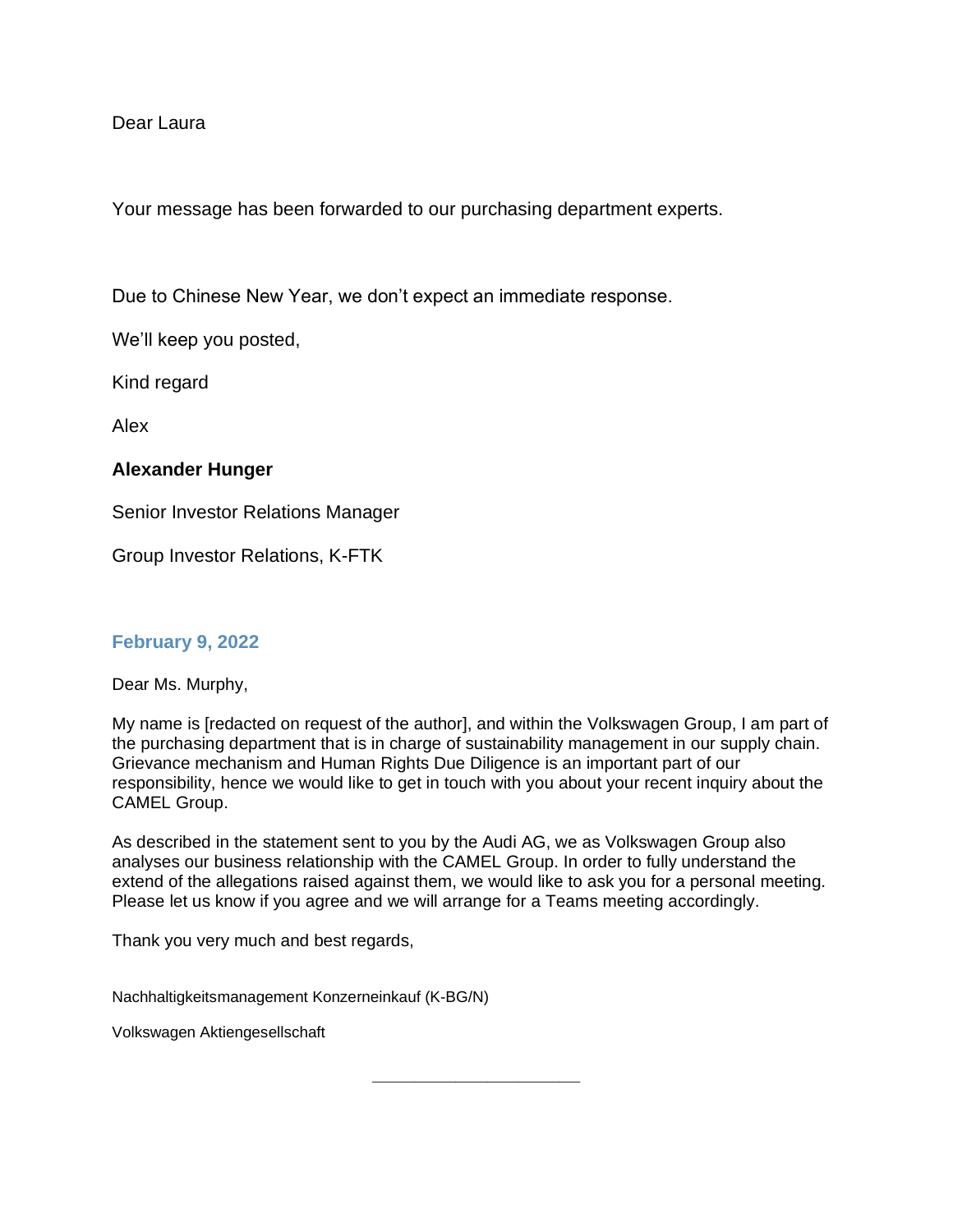#### **AUDI/VOLKSWAGEN February 1, 2022**

Dear Laura T. Murphy,

thank you for your e-mail.

We take the suspicion of potential misconduct regarding human rights violations very seriously. Based on the information you have given us, we have undertaken an initial investigation in accordance with our guidelines. Regarding your inquiry, we can say: According to the current status of our investigations, Camel Group and Chenguang Biotech are no direct suppliers of AUDI AG. We have also informed our parent company, the Volkswagen Group, of this suspicion. Initial investigations were also launched there.

AUDI AG as well as the Volkswagen Group take their responsibility as companies in the field of human rights worldwide very seriously. Our work with our factories, sales companies and suppliers is based on our principles, such as respecting minorities, employee representations and social and labor standards. We expect the same of our Business Partners worldwide. If the Volkswagen Group learns of allegations, it investigates them immediately. If serious misconduct cannot be remedied, this would result in termination of a contract.

Before we place an order with a supplier, we check them using a sustainability rating. This socalled S-Rating evaluates our supplier companies with regard to environmental, social and corruption risks by using various instruments. It is a binding award criterion. An award by the Volkswagen Group is only possible with a positive S-Rating.

If you have any additional questions about the Volkswagen Group, please contact Sebastian Schaffer (cc).

Best regards Sabrina Kolb

Mit freundlichen Grüßen Kind regards  $\Box$ **Sabrina Kolb** Pressesprecherin Beschaffung und **Nachhaltigkeit** 

Press Spokeswoman Procurement and **Sustainability** 

### **February 2, 2022 in response to an email indicating that Camel Groups lists both Audi and Volkswagen as customers on its website.**

Dear Laura,

many thanks for the response and for this tip! We'll look into it.

Best regards Sabrina